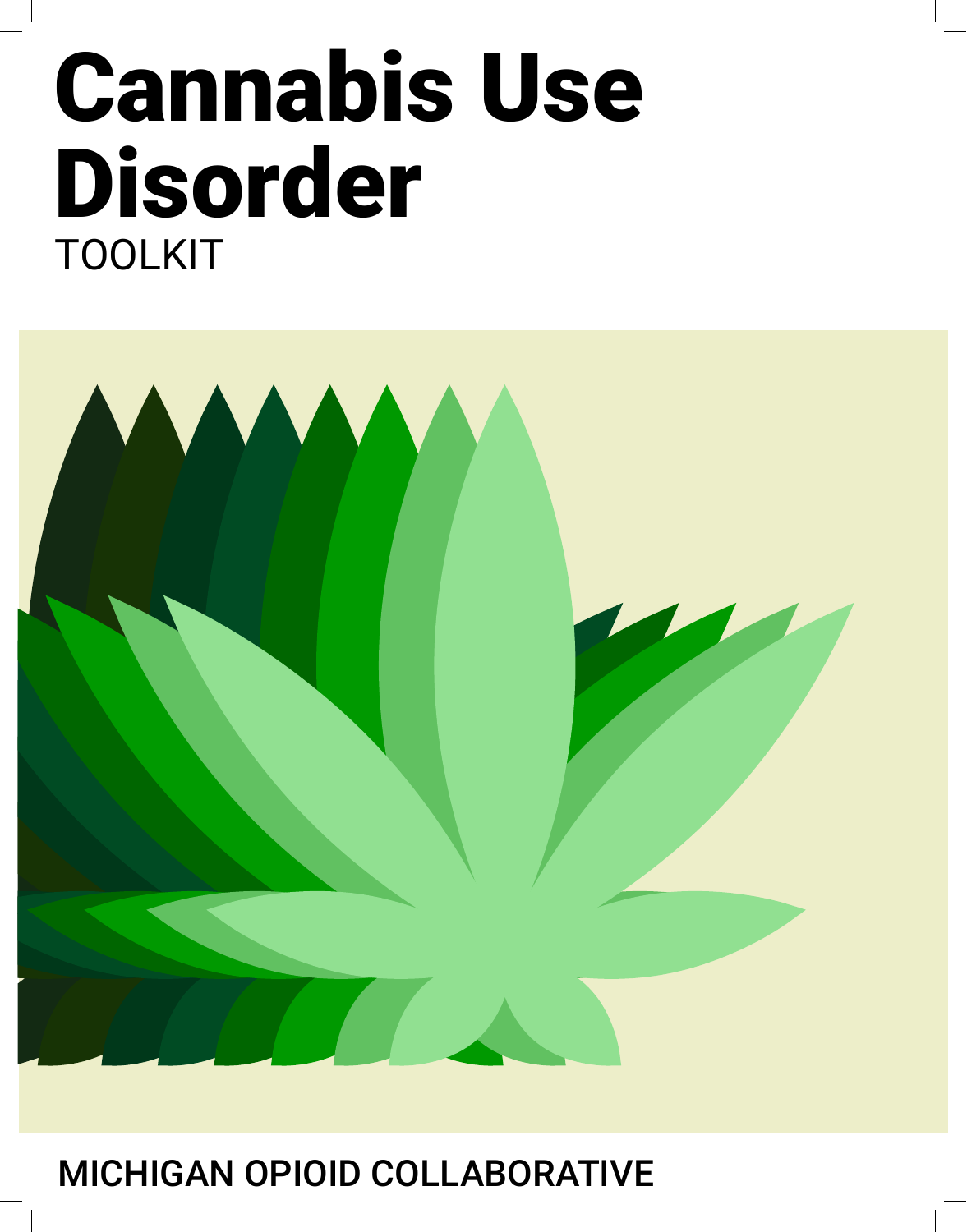#### Background

Cannabis is the third most commonly used substance, following alcohol and tobacco, in the United States. A [report](https://injurycenter.umich.edu/wp-content/uploads/2020/05/2020_IPC_Cannabis_Report.pdf) released by the University of Michigan Injury Prevention Center found that one in nine Michigan residents (11.6%) report past-month cannabis use during 2016-2017, a percentage that has increased over 60% during the previous 14 years. The prevalence of cannabis use disorder has been shown to range from  $9.3\%$  -  $22\%$  of individuals who use cannabis.

#### Screening

The [CUDIT-R](http://www.warecoveryhelpline.org/wp-content/uploads/2018/04/CUDIT.pdf) can be used to screen for cannabis use disorder (CUD). Other brief screening tools that can be used to screen for substance use include the [NIDA quick screen](https://www.drugabuse.gov/sites/default/files/pdf/nmassist.pdf) and [CAGE-AID](https://michiganopioidcollaborative.org/wp-content/uploads/2020/04/CAGE_CAGE_AID_QUESTIONNAIRES.pdf). If a patient has a positive response to a brief screen, it can be followed up with **[ASSIST V3.0](https://michiganopioidcollaborative.org/wp-content/uploads/2020/04/assist_v3_english.pdf)**, or **DAST-10**.

#### Diagnosis: What is Cannabis Use Disorder?

Not everyone who uses cannabis has an addiction to cannabis or has a cannabis use disorder, the formal term used now as described in the DSM-5, the diagnostic manual for mental and behavioral disorders. DSM-5 uses the term *substance use disorder (which has replaced the terms 'abuse' or 'dependence')* as one diagnostic category ranging from mild (2-3 criteria), moderate (4-5 criteria), to severe (6 or more criteria). An individual must meet at least 2 of the following 11 DSM-V criteria in the last 12 months to be diagnosed with CUD.

- 1. Use in larger amounts or over a longer period than intended
- 2. A persistent desire or unsuccessful efforts to cut down or control use
- **3.** A great deal of time is spent in activities necessary to obtain cannabis, use cannabis, or recover from its effects
- 4. Craving, or strong desire to use
- 5. Recurrent cannabis use resulting in a failure to fulfill major role obligations at work, school, or home
- 6. Continued cannabis use despite having persistent or recurrent social or interpersonal problems caused or exacerbated by the effects of cannabis
- 7. Important social, occupational, or recreational activities are given up or reduced because of use
- 8. Recurrent use in situations in which it is physically hazardous
- 9. Cannabis use is continued despite knowledge of having a persistent or recurrent physical or psychological problem that is likely to have been caused or exacerbated by cannabis
- 10.Tolerance
- 11.Withdrawal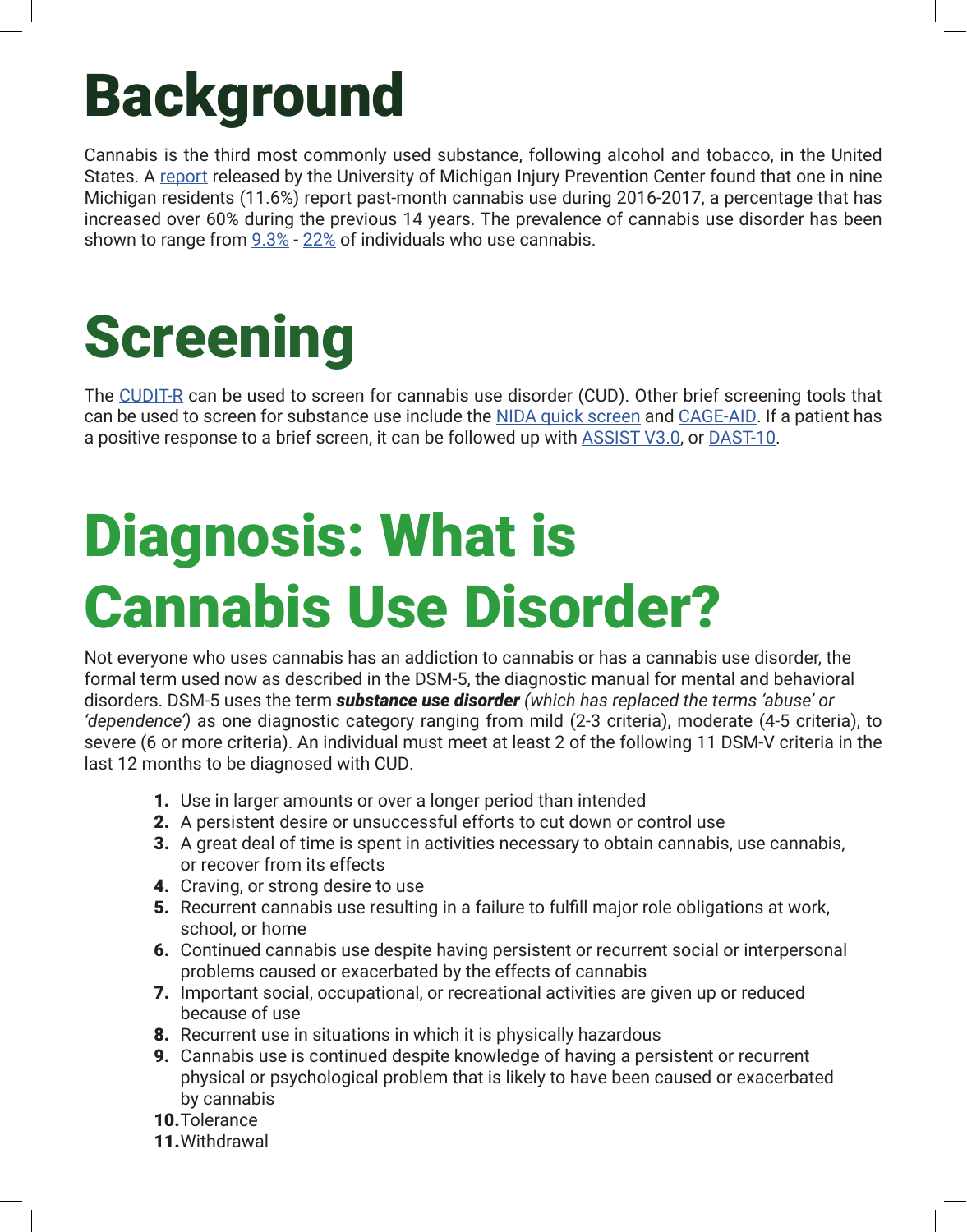### Withdrawal Management

In a recent [meta-analysis](https://jamanetwork.com/journals/jamanetworkopen/fullarticle/2764234) involving 23,518 participants with regular or dependent use of cannabis, the prevalence of withdrawal syndrome was 47%. Withdrawal symptoms may include irritability, anger, aggression, nervousness, anxiety, sleep difficulty, decreased appetite or weight loss, restlessness, depressed mood, and at least one of the following physical symptoms: abdominal pain, shakiness/tremors, sweating, fever, chills, or headache. A 2018 [review](https://www.ncbi.nlm.nih.gov/pmc/articles/PMC5719115/) details several medications that are being studied to treat cannabis withdrawal symptoms, but there are no FDA-approved therapies.

### Evidence-Based Treatment Options

#### *Evidence-based psychosocial interventions*

- Contingency management, cognitive-behavioral therapy, and motivational enhancement therapy are evidence-based treatment for CUD.
- Motivational interviewing (MI) can be used during brief encounters by a wide variety of practitioners.

#### *Evidence-based medication treatment*

There are currently no FDA approved medications to treat CUD. Current medications that are being studied include N-acetylcysteine and FAAH inhibitors.

#### Additional Resources

- **[The Health Effects of Cannabis and Cannabinoids](https://www.nap.edu/catalog/24625/the-health-effects-of-cannabis-and-cannabinoids-the-current-state)**
- [Yale Medicine Fact Sheet Cannabis/Marijuana Use Disorder](https://www.yalemedicine.org/conditions/marijuana-use-disorder)
- [NIDA Marijuana](https://www.drugabuse.gov/drug-topics/marijuana)
- [Motivational Interviewing resources](https://psychwire.com/motivational-interviewing/resources)
- [MOC webinar on motivational interviewing](https://michiganopioidcollaborative.org/videos/Motivational_Interviewing_and_Opioid_Use_for_Prescribers_Webinar.mp4)